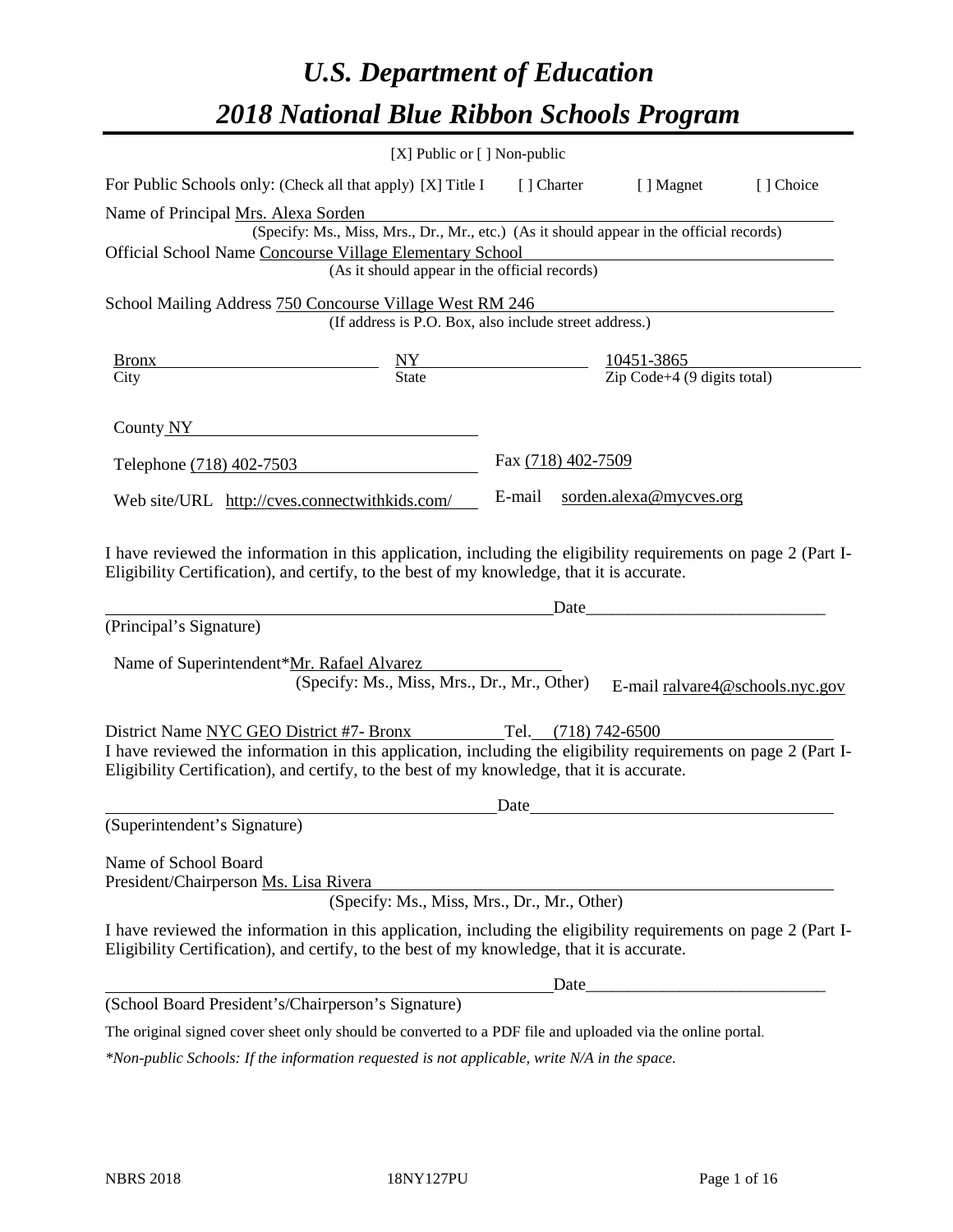The signatures on the first page of this application (cover page) certify that each of the statements below, concerning the school's eligibility and compliance with U.S. Department of Education and National Blue Ribbon Schools requirements, are true and correct.

- 1. The school configuration includes one or more of grades K-12. (Schools on the same campus with one principal, even a K-12 school, must apply as an entire school.)
- 2. All nominated public schools must meet the state's performance targets in reading (or English language arts) and mathematics and other academic indicators (i.e., attendance rate and graduation rate), for the all students group and all subgroups, including having participation rates of at least 95 percent using the most recent accountability results available for nomination.
- 3. To meet final eligibility, all nominated public schools must be certified by states prior to September 2018 in order to meet all eligibility requirements. Any status appeals must be resolved at least two weeks before the awards ceremony for the school to receive the award.
- 4. If the school includes grades 7 or higher, the school must have foreign language as a part of its curriculum.
- 5. The school has been in existence for five full years, that is, from at least September 2012 and each tested grade must have been part of the school for the past three years.
- 6. The nominated school has not received the National Blue Ribbon Schools award in the past five years: 2013, 2014, 2015, 2016, or 2017.
- 7. The nominated school has no history of testing irregularities, nor have charges of irregularities been brought against the school at the time of nomination. The U.S. Department of Education reserves the right to disqualify a school's application and/or rescind a school's award if irregularities are later discovered and proven by the state.
- 8. The nominated school has not been identified by the state as "persistently dangerous" within the last two years.
- 9. The nominated school or district is not refusing Office of Civil Rights (OCR) access to information necessary to investigate a civil rights complaint or to conduct a district-wide compliance review.
- 10. The OCR has not issued a violation letter of findings to the school district concluding that the nominated school or the district as a whole has violated one or more of the civil rights statutes. A violation letter of findings will not be considered outstanding if OCR has accepted a corrective action plan from the district to remedy the violation.
- 11. The U.S. Department of Justice does not have a pending suit alleging that the nominated school or the school district as a whole has violated one or more of the civil rights statutes or the Constitution's equal protection clause.
- 12. There are no findings of violations of the Individuals with Disabilities Education Act in a U.S. Department of Education monitoring report that apply to the school or school district in question; or if there are such findings, the state or district has corrected, or agreed to correct, the findings.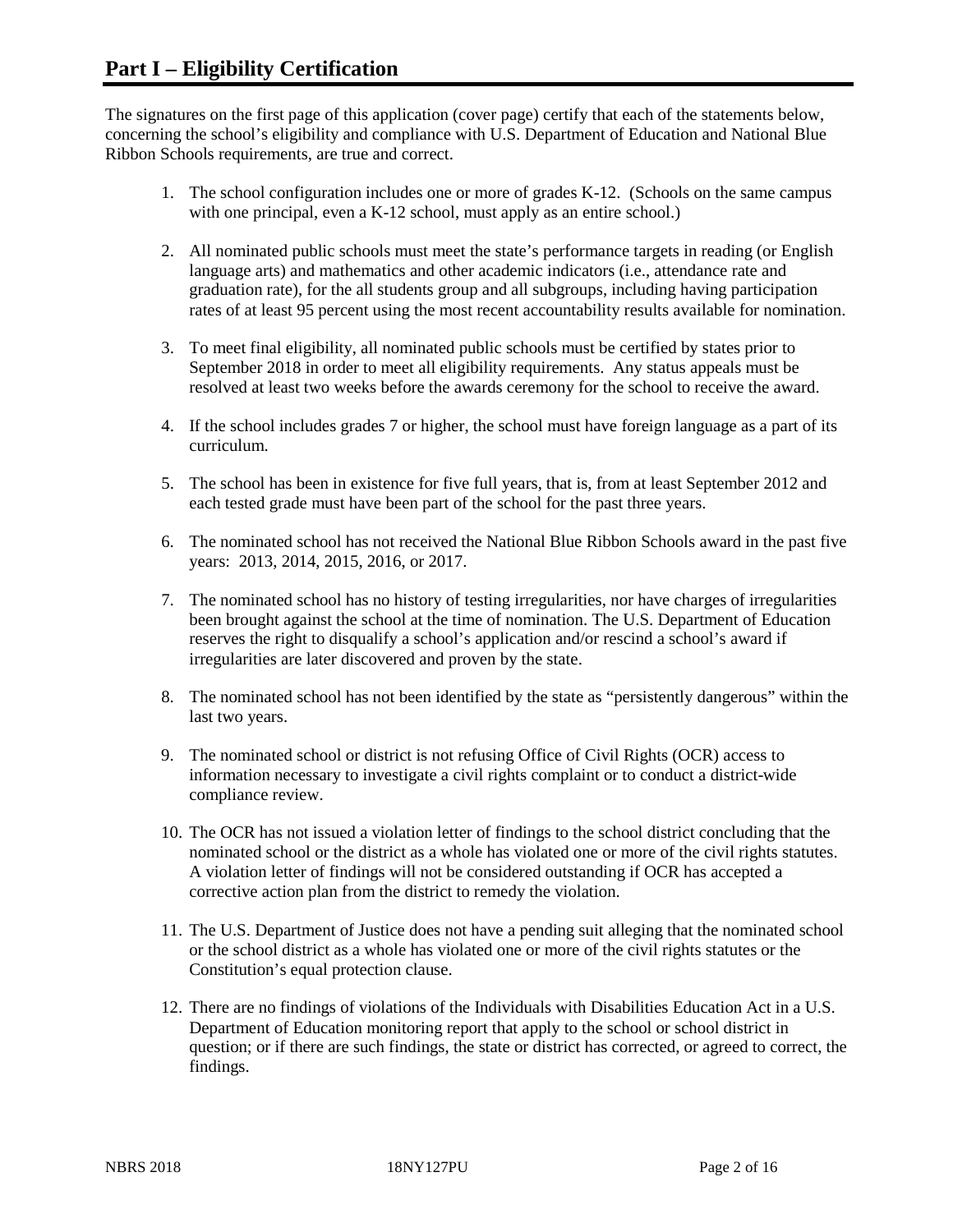#### **Data should be provided for the most recent school year (2017-2018) unless otherwise stated.**

#### **DISTRICT**

1. Number of schools in the district  $19$  Elementary schools (includes K-8) (per district designation): 9 Middle/Junior high schools 9 High schools 0 K-12 schools

37 TOTAL

**SCHOOL** (To be completed by all schools)

2. Category that best describes the area where the school is located:

[X] Urban or large central city [ ] Suburban [] Rural or small city/town

3. Number of students as of October 1, 2017 enrolled at each grade level or its equivalent in applying school:

| Grade                           | # of         | # of Females | <b>Grade Total</b> |
|---------------------------------|--------------|--------------|--------------------|
|                                 | <b>Males</b> |              |                    |
| <b>PreK</b>                     | 15           | 18           | 33                 |
| K                               | 29           | 32           | 61                 |
| 1                               | 25           | 22           | 47                 |
| $\overline{2}$                  | 33           | 30           | 63                 |
| 3                               | 25           | 37           | 62                 |
| 4                               | 32           | 18           | 50                 |
| 5                               | 21           | 23           | 44                 |
| 6                               | 0            | 0            | 0                  |
| 7                               | 0            | 0            | 0                  |
| 8                               | 0            | 0            | 0                  |
| 9                               | 0            | 0            | 0                  |
| 10                              | 0            | 0            | 0                  |
| 11                              | 0            | 0            | 0                  |
| 12 or higher                    | 0            | 0            | 0                  |
| <b>Total</b><br><b>Students</b> | 180          | 180          | 360                |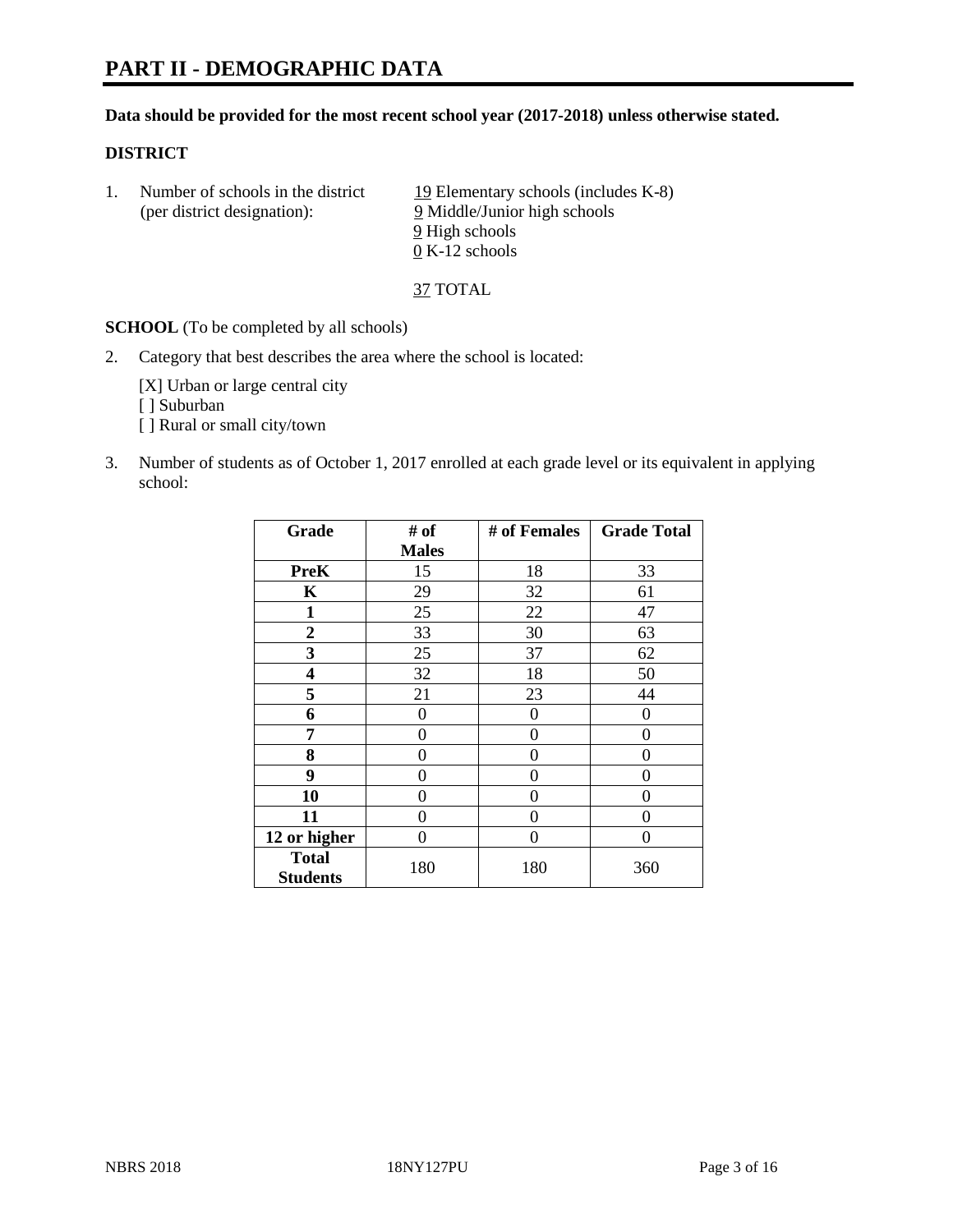the school: 0 % Asian

4. Racial/ethnic composition of  $\qquad 0\%$  American Indian or Alaska Native 33 % Black or African American 66 % Hispanic or Latino 0 % Native Hawaiian or Other Pacific Islander 1 % White 0 % Two or more races **100 % Total**

(Only these seven standard categories should be used to report the racial/ethnic composition of your school. The Final Guidance on Maintaining, Collecting, and Reporting Racial and Ethnic Data to the U.S. Department of Education published in the October 19, 2007 *Federal Register* provides definitions for each of the seven categories.)

5. Student turnover, or mobility rate, during the 2016 – 2017 school year: 4%

If the mobility rate is above 15%, please explain.

This rate should be calculated using the grid below. The answer to (6) is the mobility rate.

| <b>Steps For Determining Mobility Rate</b>         | Answer |
|----------------------------------------------------|--------|
| $(1)$ Number of students who transferred to        |        |
| the school after October 1, 2016 until the         | 11     |
| end of the 2016-2017 school year                   |        |
| (2) Number of students who transferred             |        |
| <i>from</i> the school after October 1, 2016 until | 3      |
| the end of the 2016-2017 school year               |        |
| (3) Total of all transferred students [sum of      | 14     |
| rows $(1)$ and $(2)$ ]                             |        |
| (4) Total number of students in the school as      |        |
| of October 1, 2016                                 | 340    |
| (5) Total transferred students in row (3)          |        |
| divided by total students in row (4)               | 0.04   |
| $(6)$ Amount in row $(5)$ multiplied by 100        |        |

6. English Language Learners (ELL) in the school:  $17\%$ 

62 Total number ELL

Specify each non-English language represented in the school (separate languages by commas): Spanish, Arabic, Twi, Bengali, French, Hausa, Fulani

7. Students eligible for free/reduced-priced meals: 96 % Total number students who qualify:  $\frac{346}{346}$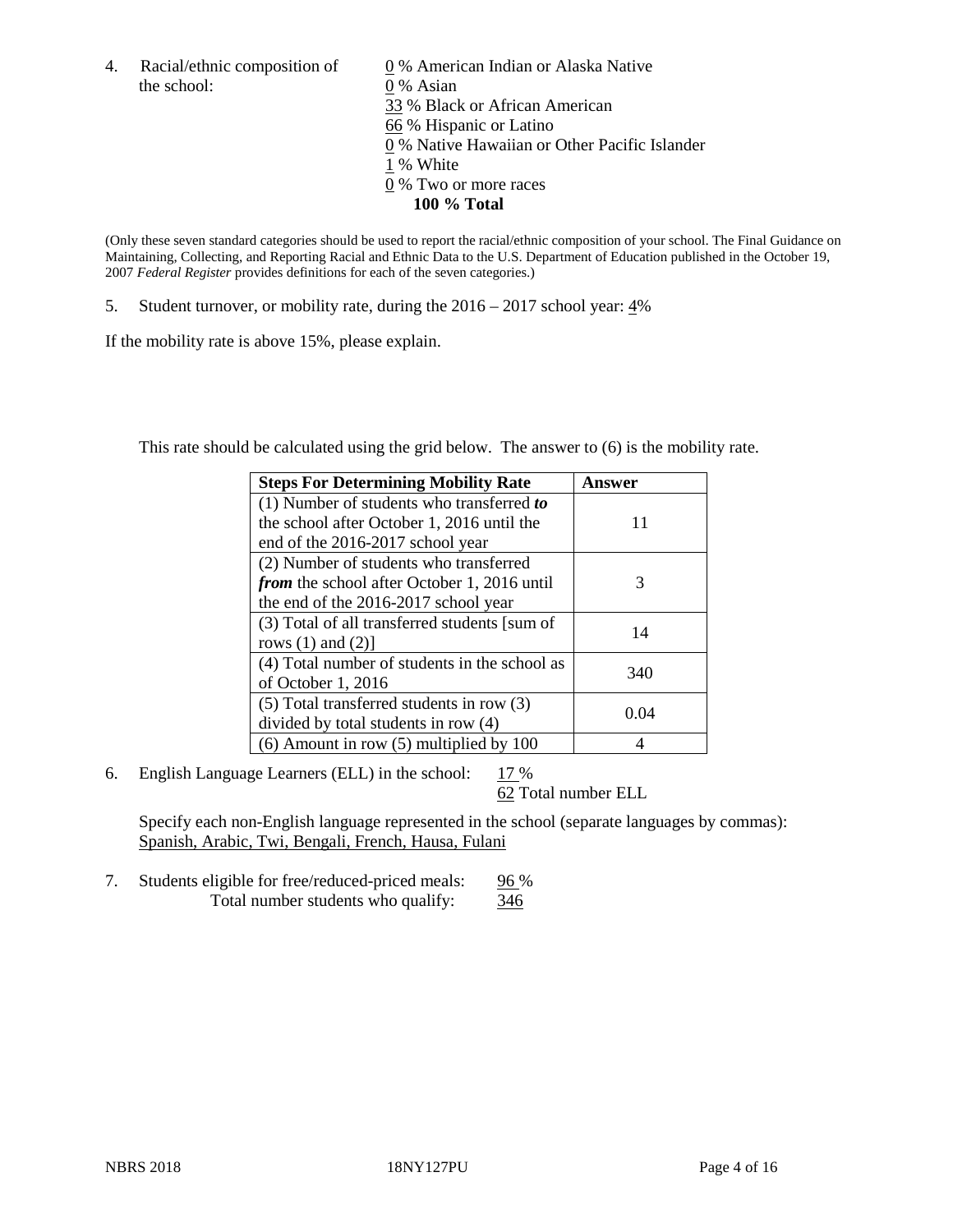66 Total number of students served

Indicate below the number of students with disabilities according to conditions designated in the Individuals with Disabilities Education Act. Do not add additional conditions. It is possible that students may be classified in more than one condition.

| 0 Autism                  | $\underline{0}$ Multiple Disabilities   |
|---------------------------|-----------------------------------------|
| 0 Deafness                | 0 Orthopedic Impairment                 |
| 0 Deaf-Blindness          | 0 Other Health Impaired                 |
| 0 Developmentally Delayed | 7 Specific Learning Disability          |
| 0 Emotional Disturbance   | 59 Speech or Language Impairment        |
| 0 Hearing Impairment      | 0 Traumatic Brain Injury                |
| 0 Intellectual Disability | 0 Visual Impairment Including Blindness |

- 9. Number of years the principal has been in her/his position at this school: 5
- 10. Use Full-Time Equivalents (FTEs), rounded to nearest whole numeral, to indicate the number of school staff in each of the categories below:

|                                                                                                                                                                                                                                | <b>Number of Staff</b> |
|--------------------------------------------------------------------------------------------------------------------------------------------------------------------------------------------------------------------------------|------------------------|
| Administrators                                                                                                                                                                                                                 |                        |
| Classroom teachers including those<br>teaching high school specialty<br>subjects, e.g., third grade teacher,<br>history teacher, algebra teacher.                                                                              | 28                     |
| Resource teachers/specialists/coaches<br>e.g., reading specialist, science coach,<br>special education teacher, technology<br>specialist, art teacher, etc.                                                                    | 4                      |
| Paraprofessionals under the<br>supervision of a professional<br>supporting single, group, or classroom<br>students.                                                                                                            | 6                      |
| Student support personnel<br>e.g., guidance counselors, behavior<br>interventionists, mental/physical<br>health service providers,<br>psychologists, family engagement<br>liaisons, career/college attainment<br>coaches, etc. | ∩                      |

11. Average student-classroom teacher ratio, that is, the number of students in the school divided by the FTE of classroom teachers, e.g.,  $22:1$  24:1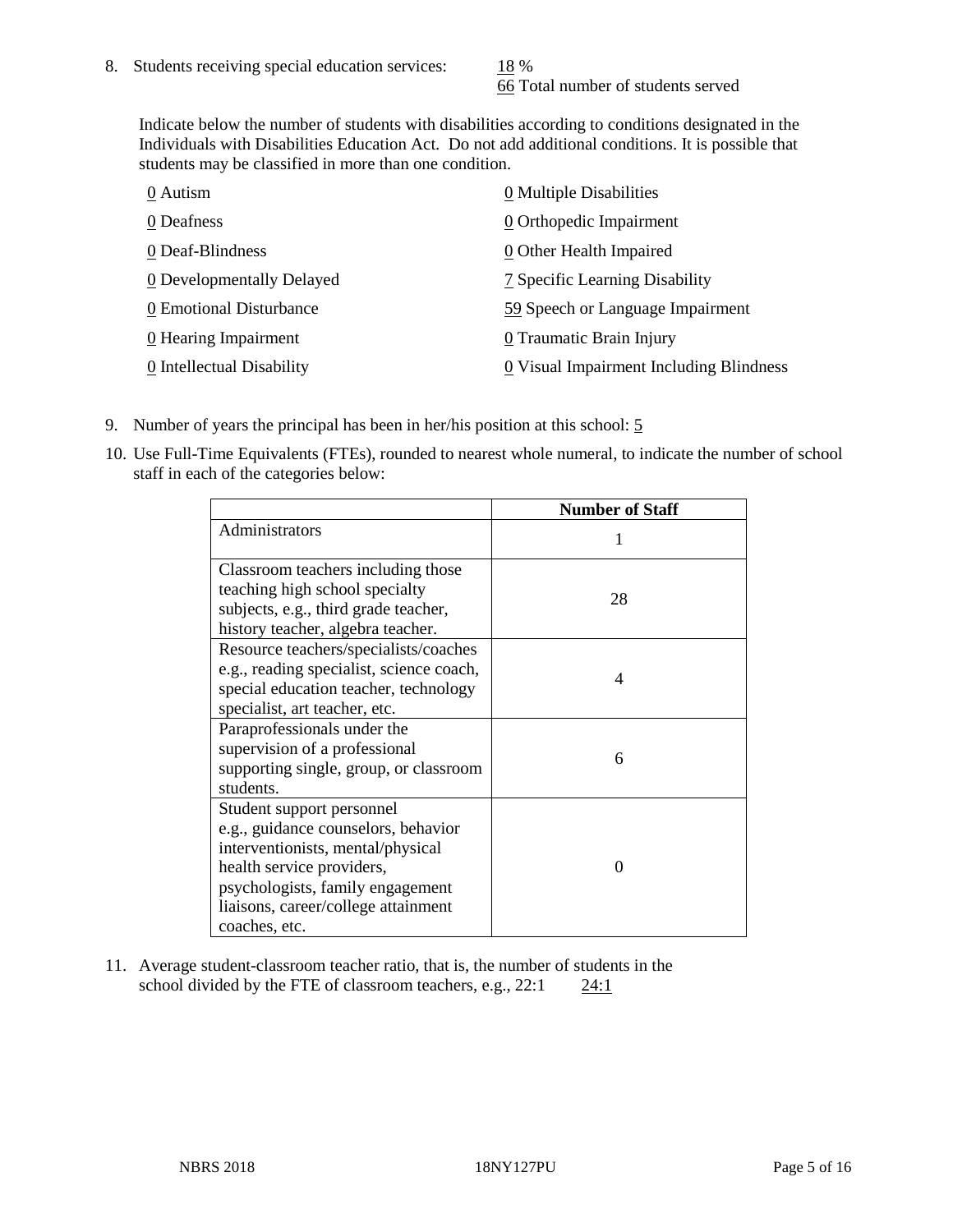12. Show daily student attendance rates. Only high schools need to supply yearly graduation rates.

| <b>Required Information</b> | 2016-2017 | 2015-2016 | 2014-2015 | 2013-2014 | 2012-2013 |
|-----------------------------|-----------|-----------|-----------|-----------|-----------|
| Daily student attendance    | 95%       | 93%       | 95%       | 92%       | 0%        |
| High school graduation rate | 0%        | 0%        | 0%        | 9%        | 0%        |

#### 13. **For high schools only, that is, schools ending in grade 12 or higher.**

Show percentages to indicate the post-secondary status of students who graduated in Spring 2017.

| <b>Post-Secondary Status</b>                  |    |
|-----------------------------------------------|----|
| Graduating class size                         |    |
| Enrolled in a 4-year college or university    | 0% |
| Enrolled in a community college               | 0% |
| Enrolled in career/technical training program | 0% |
| Found employment                              | 0% |
| Joined the military or other public service   | 0% |
| Other                                         | ገ% |

14. Indicate whether your school has previously received a National Blue Ribbon Schools award. Yes No X

If yes, select the year in which your school received the award.

15. In a couple of sentences, provide the school's mission or vision statement.

We provide a safe and nurturing environment where all students are cognitively stimulated by a rigorous curriculum as well as personally motivated by our core values.

16. **For public schools only**, if the school is a magnet, charter, or choice school, explain how students are chosen to attend.

Our school is located in a Choice District, which means parents who live in the district are eligible to apply. Enrollment makes the selection and provides offer letters to families.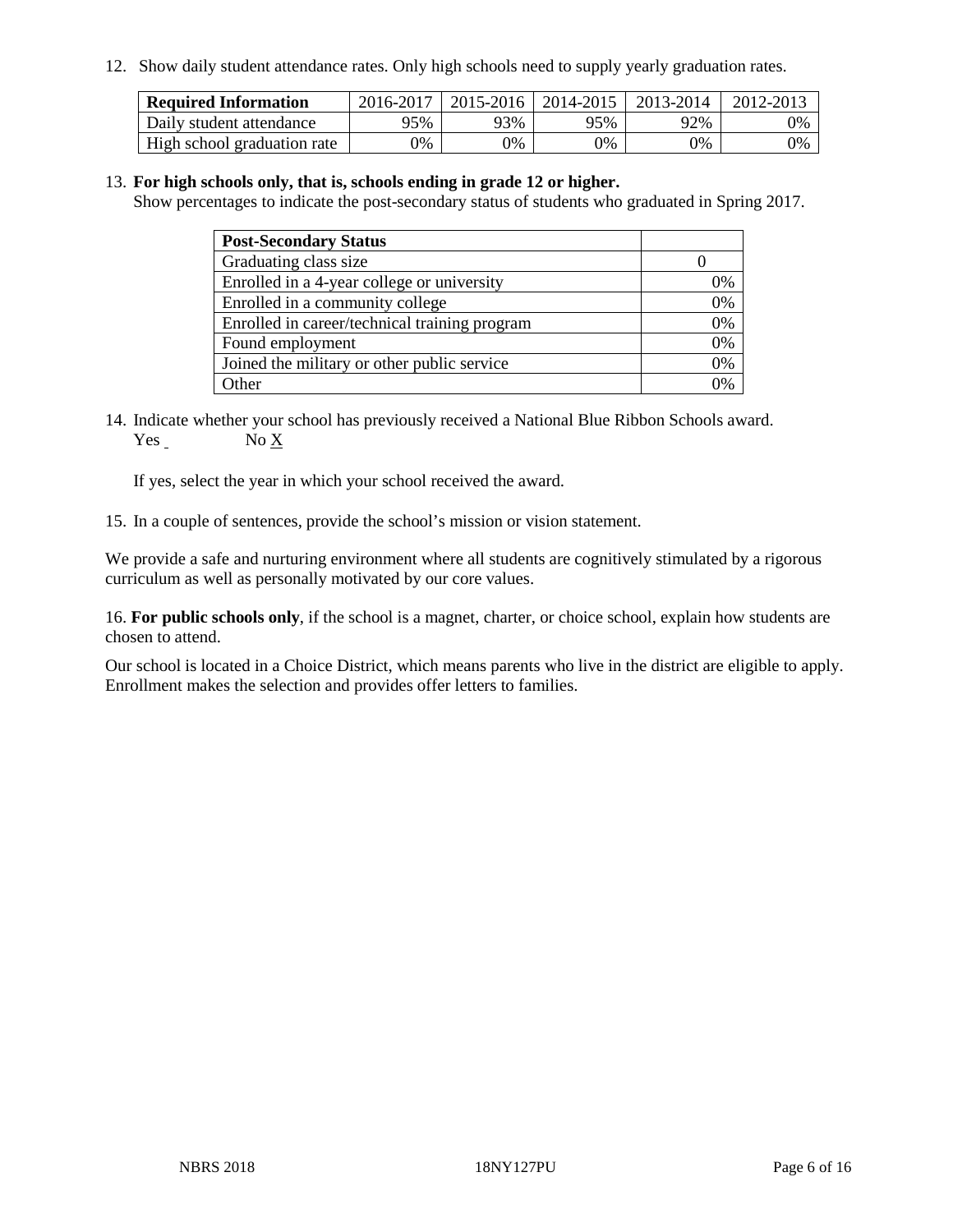# **PART III – SUMMARY**

Concourse Village Elementary School opened its doors September 2013 after the city and state agreed to close PS 385 because it was identified as a consistently failing and persistently dangerous school. Concourse Village started with grades PreK-2 and then added one grade per year until reaching capacity at grade 5, September 2016.

We are located in the South Bronx, which is home to more than a quarter-million people. According to the U.S. Census Bureau, most of the people residing in the South Bronx are living in poverty, making it the most impoverished congressional district in the nation. Our school community is made up of a diverse population from Africa, Yemen, South America, and various Caribbean islands. It is an urban community filled with beautiful languages and music from around the world.

As a school community, we have had great success; we have been a Showcase School for the past three years. Through the Showcase Schools program, we are recognized and celebrated for sharing our promising practices across New York City Department of Education schools. Showcase Schools promote collaboration by hosting three visits throughout the school year, in which any interested NYC DOE educator may attend.

Our school community believes all children can succeed hence why our in-house curriculum is rigorous. When designing our curriculum, we begin with the Common Core Learning Standards and then think of topics of high student interest. Additionally, our curriculum is designed with opportunities for Real-World Learning, which focus on connecting what students are taught in class to real-world issues, problems, and applications. For example, students in 2nd grade were learning about making economic decisions based on wants and needs, so they went to Target to apply their learning in a real-world situation. Students were presented with a situation that required them to make purchasing decisions thinking about wants and needs. Another example, the 1st Grade was learning about the concept of producers and consumers and as a result, came up with a plan to produce "wants" within our school community. They sold their items to the consumers in our school community and used the money they earned to purchase goods for the classroom.

Additionally, we have a group of students assigned as our Brain Power Ambassadors. Brain Education is an innovative educational program designed to develop the full potential of the human brain. It is a progressive convergence of traditional Eastern practices for energy development and mindfulness and new findings from neuroscience and education. Distinctions of Brain Education include an integrative approach to enhance physical, emotional, and mental well-being; developing a foundation for students to use their brain capabilities effectively; and experiential training for behavioral as well as cognitive changes.

Through Brain Power, our students are trained to enforce our core values, which are: integrity, perseverance, optimism, empathy, and respect. The ambassadors are our school-wide leaders; they support during lunch/recess and in class. Their primary role is to serve as role models for the community with a focus on motivating their peers. They lead the brain exercises in class when mental breaks are needed.

Overall, our goal is to create various opportunities throughout the day for students to have a voice. We want students to know they matter and that they have the power to make a difference.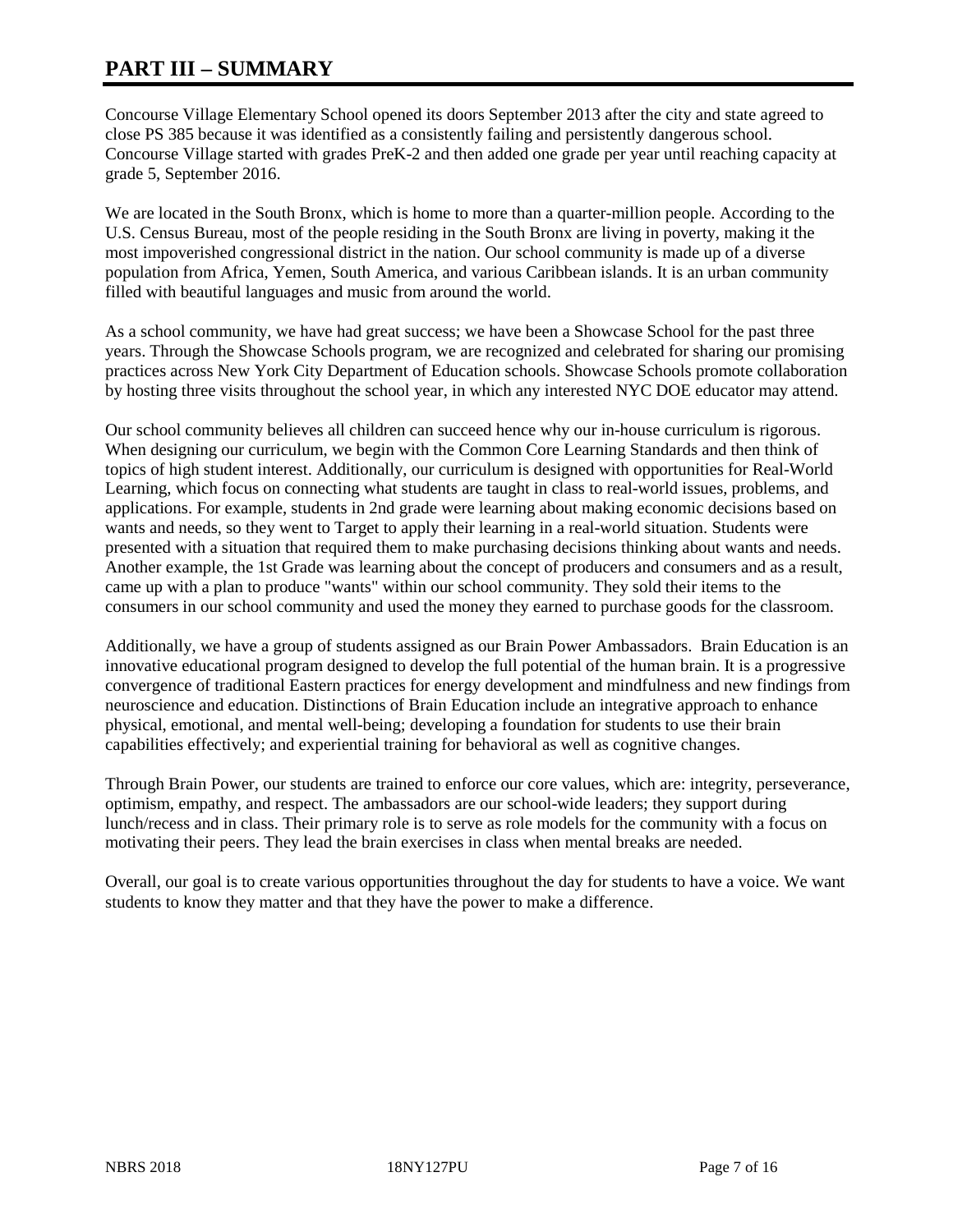# **1. Core Curriculum:**

As a community, we work together to develop our school-wide curriculum across all grade levels and content areas. Our process for designing curriculum is to always begin by unpacking the standard to develop a task, and then we work our way back to the learning intentions. We use this method to ensure our focus is clear and aligned to the standard we are assessing.

Additionally, we design opportunities for students to participate in citizenship through participation in class discussions and school-wide topics. Also, we embed cultural diversity into our curriculum so that students' respect and appreciate diversity with the goal of applying social responsibility.

Moreover, we use the EQuIP rubric to assess the alignment of the Common Core Learning Standards to the curriculum we designed. The objectives of the EQuIP rubric is to identify key aspects of how performance indicates student proficiency and understanding and to illustrate levels of student proficiency through analysis of samples of student work from a task within an exemplary unit.

Our reading and writing curriculum consists of mentor texts and/or content specific topics, which support the art of writing informational, opinion, and narrative pieces. Students engage in research for 6-8 weeks about one topic to increase students' content knowledge. For example, 1st grade is currently researching natural disasters with a focus on answering: what it is, how it forms, what parts of the world experience natural disasters, and ways to stay safe during a natural disaster. They read books, watch videos, and engage in partner and class conversations about the topic to better understand and then present what they have learned to their classmates.

Our Read Aloud protocol deliberately measures students' understanding of the reading standards as per the Common Core Learning Standards as well as guides teachers through developing high-level questions so that discussions are meaningful. The questions are accessible to all students because we have taken strategies from the Universal Design for Learning into consideration. Therefore, we have implemented various strategies geared toward forming questions and responses that meet the needs of all children.

Furthermore, our school has identified the following five school-wide rigorous habits we want students to acquire before graduating from 5th Grade:

Students will be able to form an opinion by gathering and synthesizing relevant information from a variety of sources;

Students will be able to cite textual evidence to support a point of view, opinion, and/or statement; Students will be able to engage in rich academic conversations using information gathered from various sources;

Students will be able to effectively write and talk to clearly express, communicate an idea, point of view, opinion, statement, and/or thought, and,

Students will be able to select/use appropriate strategies/tools to fluently and independently problem solve.

In mathematics, we use Eureka Math, which is aligned to the Common Core Learning Standards. Eureka Math also is known as EngageNY and it a PreK through 12 curriculum that carefully sequences the mathematical progressions into expertly crafted modules. Eureka is a comprehensive curriculum, with indepth professional development and support materials. Furthermore, we also create supplemental tasks to boost the rigor of math. In addition, we use resources from Exemplar Math. Exemplars performance material provides our teachers with a way of teaching and assessing problem-solving and communication skills. The open-ended material engages students and helps them to develop critical thinking and reasoning skills to solve real-world problems.

For social studies, we solely rely on the K-8 Social Studies Framework. In the interconnected world of the 21st century, it was necessary to use a social studies core curriculum that ensures teaching and learning in social studies is rigorous and prepares students to be college and career ready. The K‐8 Framework for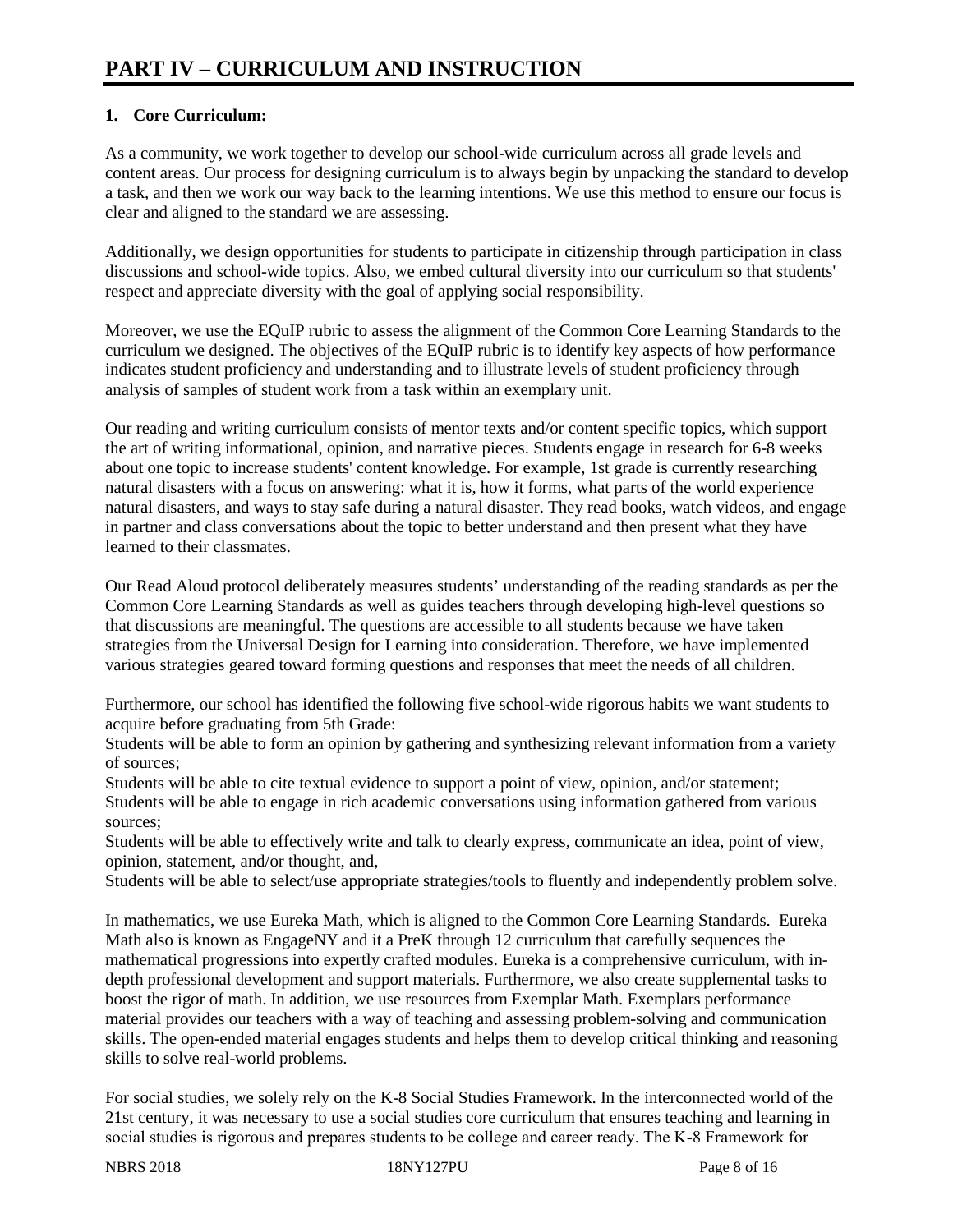Social Studies allows students to develop an understanding of concepts and key ideas, driven by case studies, analysis of primary and secondary source documents, and an examination of patterns of events in history; assess their understanding of key ideas, as well as conceptual understandings; and be instructed across the K‐8 spectrum using a coherent set of themes, key ideas, and concepts.

We look closely at each grade level, unpack each standard, create a task, then design learning intentions to ensure students are receiving grade-appropriate content and instruction. We create opportunities for interdisciplinary modules so that students utilize their reading and writing skills and strategies to access the content.

In science, we refer to Next Generation Science Standards to guide our curriculum. The Next Generation Science Standards (NGSS) are K–12 science content standards. Standards set the expectations for what students should know and be able to do. The NGSS were developed by states to improve science education for all students. A goal for developing the NGSS was to create a set of research-based, up-to-date K–12 science standards. We follow the same process (explained in social studies) of unpacking the standards to design learning intentions. We utilize the content and create several opportunities for students to interact with the Scientific Method and Design Process when applicable.

Our curriculum has been designed with several checks for understanding embedded throughout each module with the purpose of forming an understanding of students' progress along the module. Teachers utilize the information gained to modify instruction, form groups, reteach lessons, etc. We use students' work and engage in teacher team discussions about our subgroups with a focus on cognitive engagement. We consistently ask, "How are we providing opportunities to make thinking visible?" We utilize the Danielson Framework to support our work in this area. For example, when you observe educators engaged in instruction, you will hear them asking WHY is that? HOW do you know? SHOW me the evidence.

# **2. Other Curriculum Areas:**

In our community, we have a strong belief in visual arts, music, science, physical education, and technology.

Our Visual Arts Educator has aligned the art content to the expectations of the Common Core Learning Standards. Our Visual Arts Educator has analyzed the writing performance tasks for each grade and has integrated the research focus into art. For example, 2nd-grade students engage in a 6-week research study about three types of communities (urban, suburban, and rural). As a result, they create skyscrapers in art. The focus is on language and vocabulary development as well as the integration of learning.

Our music program is guided by Education Through Music, which has revamped its curriculum to meet the demands of Common Core Learning Standards as well as integrated content. Education Through Music (ETM) partners with inner-city schools to provide music as a core subject for all children, and utilizes music education as a catalyst to improve academic achievement, the motivation for school and self-confidence. Education Through Music believes that every child deserves access to high-quality music education, taught by qualified and well-trained music teachers. Through music, students are learning in other key areas, including math, science and language arts. All students receive music at least one time each week. We have a 3 and 4 Grade chorus and a 5th Grade Band.

We offer students a science lab each week in connection to the learning happening in the classroom. While in science lab, students complete hands-on experiments and engage in conversation around investigations using the scientific method or Design Process. The goal is for students to apply their learning while thinking critically about the world around them.

In physical education, we have integrated dance, yoga and an introduction to various sports such as soccer, basketball, baseball, bowling, and volleyball. The ultimate goal is to develop an awareness of physical and mental fitness along with helping students establish healthy habits. The physical education curriculum included opportunities for students to learn about healthy choices along with learning about how foods impact our bodies.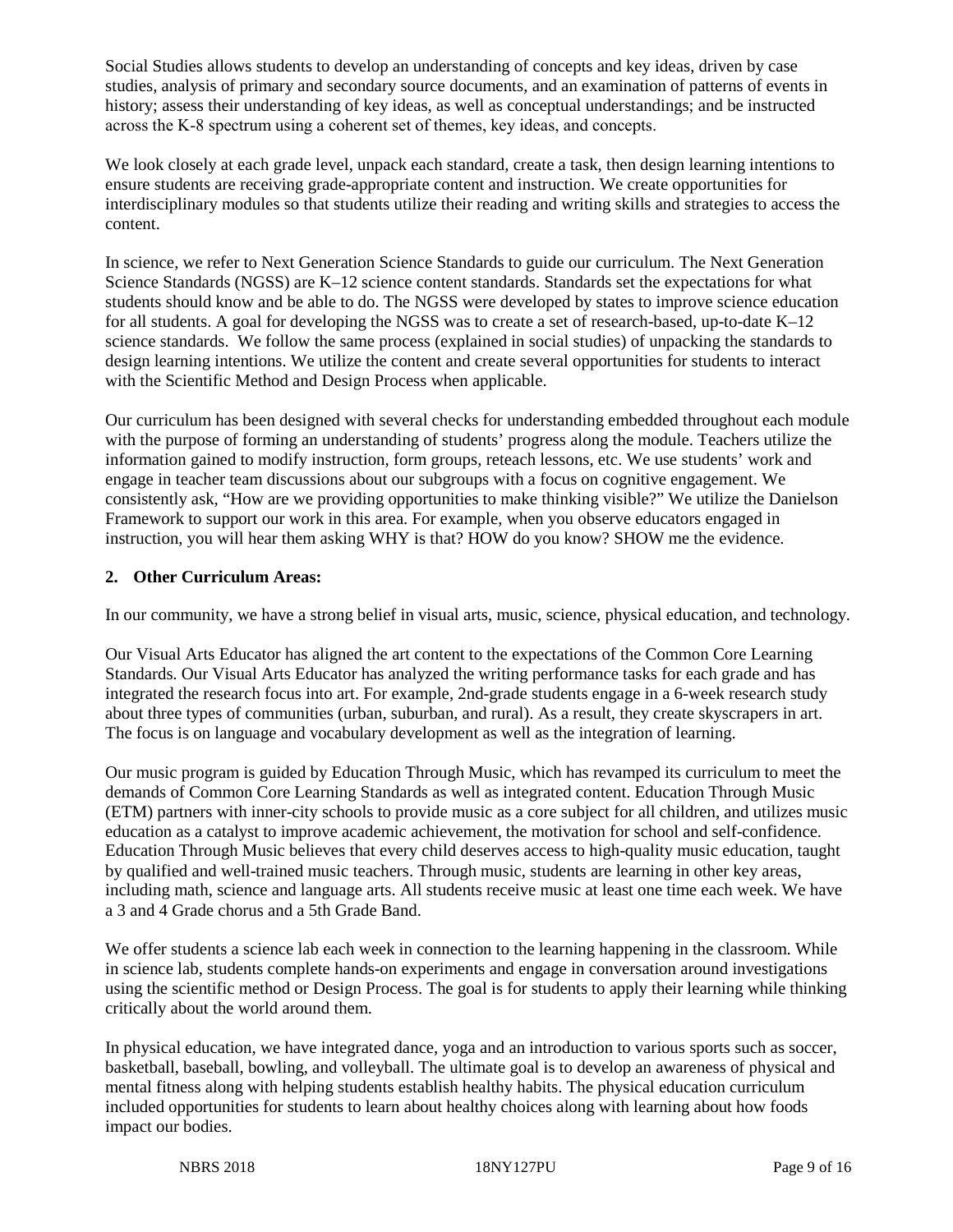In technology we are seeking to evolve in the area of blended learning. We currently have a one-to-one iPad ratio. Students use iPads daily for Reflex Math in grades 1-5. Through Reflex Math students' build their math fluency. Reflex helps students of all ability levels to develop fluency with their basic facts in addition, subtraction, multiplication, and division.

Additionally, students use their iPads to read on myON, which is a personalized literacy platform that offers learners easy access to great content. myON has a digital book library, containing thousands of enhanced and age-appropriate titles for PreK-12, is dynamically matched to each learner's interests, grade and Lexile reading level.

All classrooms have a Smart Board, and it is used with the goal of enhancing learning for all children. Also, the Smart Board is used to create an enriched learning experience by projecting visual elements. It also makes differentiated learning much easier because our teachers can accommodate different learning styles. Visual learners can observe the whiteboard, while tactile learners can learn by touching the board. We have a touchscreen option, which allows teachers to run programs with the touch of their finger.

Across all specialties, our goal is to increase students' vocabulary acquisition, make connections across content areas, and to increase students' curiosity about the world around them.

### **3. Instructional Methods, Interventions, and Assessments:**

At Concourse Village our reading and writing follow the balanced literacy approach because this is how we believe students learn best to read, write, and understand the content. Our staff is trained in Interactive Writing, Guided Writing, Shared Writing, Guided Reading, and Shared Reading. As a school, we understand the importance of the release of responsibility to strengthen students' ability to apply skills strategies independently.

Also, when teaching a new skill or strategy or concept we implement explicit instruction via the "I DO, WE DO, YOU DO" approach. As educators, we all have the same goal, and that is to help our students make the maximum possible academic gains in a positive, respectful environment that promotes their success and nurtures their desire to learn. Explicit instruction—instruction that is systematic, direct, engaging, and success-oriented has proven to be effective. The effectiveness of explicit instruction has been validated again and again in research involving both general education and special education students. While it has proven to be very helpful for normally progressing students, it is essential for students with learning challenges. Explicit instruction is necessary for teaching content that students could not otherwise understand on their own.

We also engage in inquiry lessons when appropriate. For example, if our goal is for students to understand the functions of each part of the plant, we will give them a plant to observe and engage in conversations. Then we would use the information gathered to decide where we should begin teaching. It is essential to strike a balance, however; we have to be fully aware of what our students' need to succeed. Therefore, the approach will vary in response to students' needs.

Our state data for the past three years shows that we are a high performing school. This school year we have taken on the Project Based Learning approaching in 3-5 grades. We use Project Based Learning as a teaching method to support students with gaining knowledge and skills by working for an extended period on investigating and responding to an authentic, engaging and thought-provoking questions, problem, or challenge. We implement this practice with modules that lend themselves to solving a problem or answering a complex question. We have revamped our curriculum to create opportunities for students to take ownership of their learning. For example, students in 3rd grade conducted an 8-week study about the solar system, they generated the questions, they did the research, and they used the information to plan a presentation to share with their peers.

Ultimately, we want our students to remain engaged, curious, and involved in the learning that takes place at school. We know our students are becoming more proficient with each passing year. Therefore, maintaining their interest in the curriculum and school community is crucial to our continued success.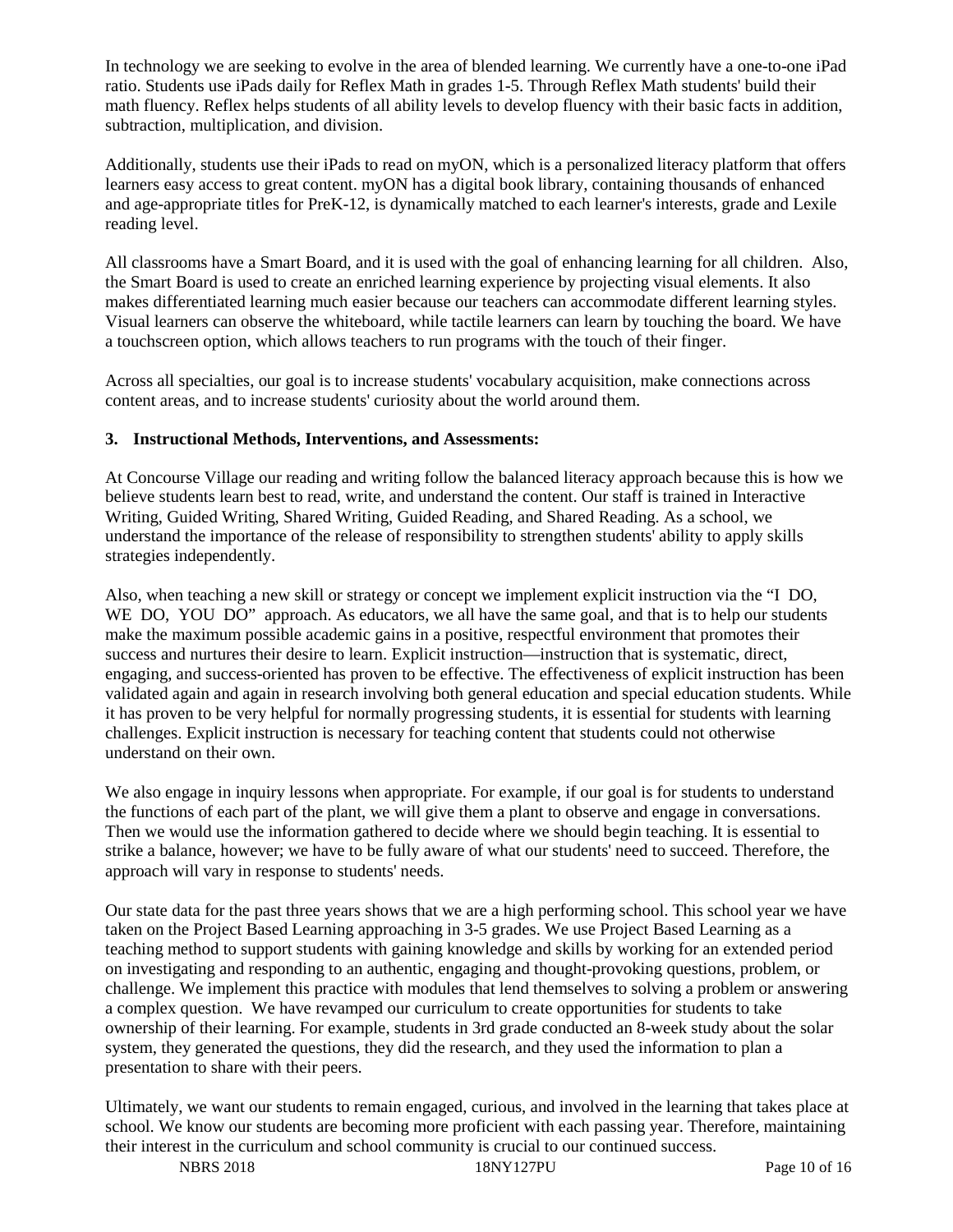On the other hand, we have developed an intervention approach using Leveled Literacy Intervention (LLI) for students one or more grade levels below the expectation. Students are pulled out for 8-12 weeks in groups of 2-4 and receive additional support. Moreover, any student who does not respond to LLI is then placed in the Failure Free Reading group for a more target approach. Furthermore, a small cohort receives S.P.I.R.E intervention, which is a research-proven reading intervention program for our lowest performing students.

Additionally, our educators understand the importance of using the Danielson Framework to improve their practice as well as adhering to the Instructional Shifts such as shifts Text-Based Answers and Writing from Sources to ensure their practice is aligned to the expectations. They rely on the framework to guide their instruction so that it is designed continuously toward making students think. Our goal is to have students continually questioning, reflecting, and thinking about the content.

Teachers plan lessons that promote student thinking, questions are posed to increase discussion, and Common Core Learning Standards aligned tasks have been developed to reflect high levels of student thinking. Concerning participation, we continuously use "Turn and Share" with your partner. We have found that this is one way to increase participation. Along with the Participation Cards/Multiple Choice Cards we created as a school, we have embedded the tools into our instruction because we wanted to increase participation and engage in checks for understanding.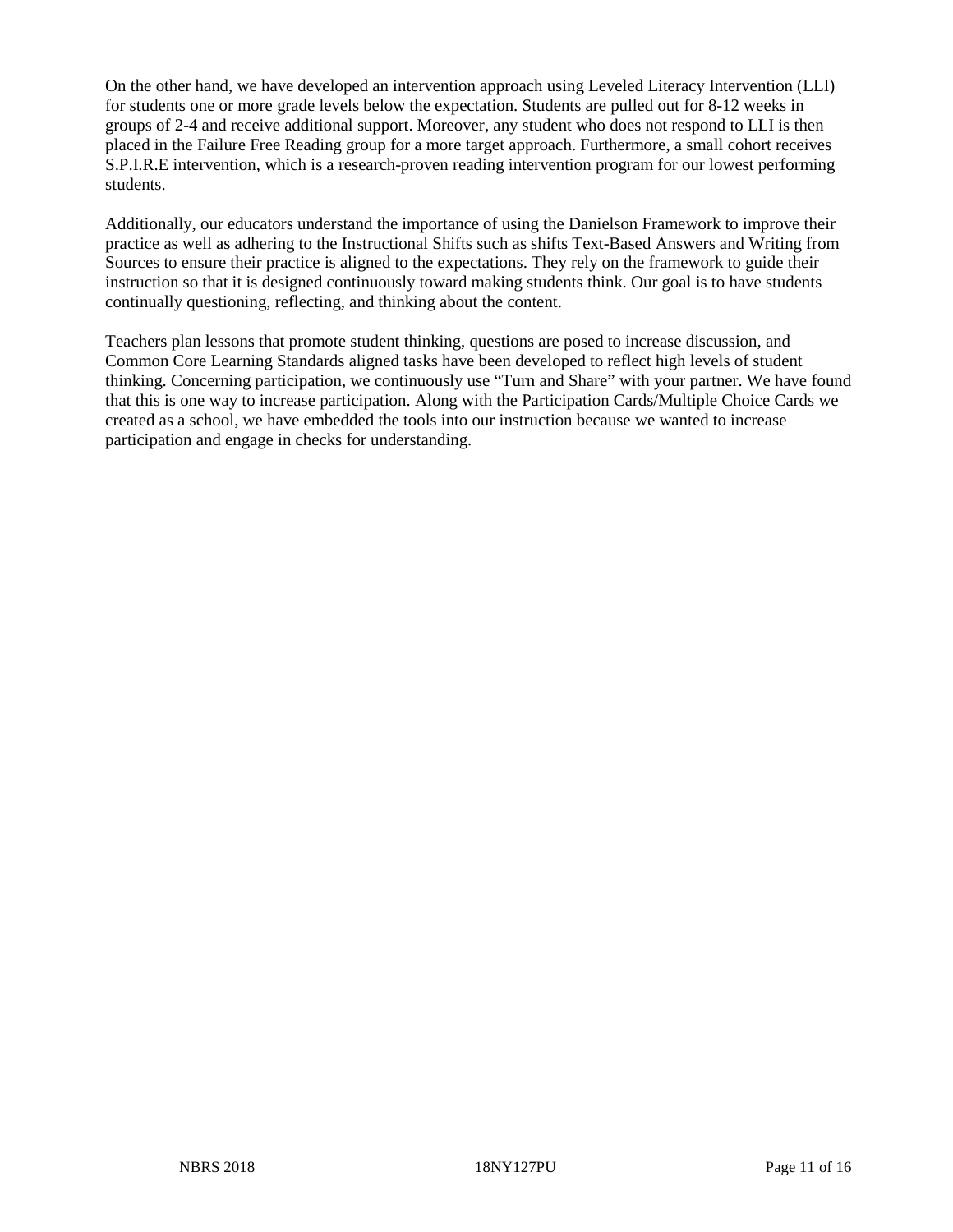## **1. School Climate/Culture:**

At our school, we are committed to working to create a positive climate and promote socially safe and healthy relationships between all members of a school community. The benefits of supporting the whole child are demonstrated across both academic and social measures and include outcomes across all ages/grade levels including Improved academic achievement, increased school connectedness, well developed social skills for communicating effectively, managing interpersonal conflicts, and demonstrating resilience and stamina in the face of personal challenges.

At Concourse Village we pride ourselves on maintaining a safe environment. As a result, we have embedded Positive Behavior Intervention Support (PBIS) system that follows a 4-tiered approach. We use PBIS as a model for planning, implementing and monitoring a pro-active climate using a multi-tiered system of prevention and intervention. It includes Whole Group (Ellie Token), Small Group (Collaboration Points), Individual (I-Powers), and Peer-to-Peer (I-Power Coupon).

Whole Group: When students work together as an entire class to show that they are living the core values they are awarded an Ellie token. After they receive 20 Ellie Tokens students vote for a class-wide prize such as movie with popcorn, dance party, extra recess, trip to Yankee Stadium park, ice cream party. Each time they submit a completed chart their prize options increase.

Small Group: Collaboration points are awarded to students who work well together at their tables. When a table group transitions well, gets ready first, completes their work, shows kindness, etc. then they earn a collaboration point for their efforts.

Individual: Students will receive I-Power Dollars for showing that they are living the core values. They use their money to shop at the Ellie Store. The Ellie Store is filled with donations from staff members and outside agencies.

Peer-to-Peer: Students in grades 3-5 receive one I-Power Coupon that they give to a classmate who exhibits the core values. The goal of the coupon is to show students that they can acknowledge one another. The coupon is good for 10 dollars off at the Ellie Store.

Our students love this approach because of we hyper-focus on the positive. In school, most students behave well. However, they are not always acknowledged therefore this approach recognizes students' who make good choices. Our positive behavior approach shows all children that we celebrate the positive. As previously shared we have Brain Power Ambassadors who support the school during recess and lunch. These students serve as role models for their peers. They are respected and supported by their peers.

Our guidance counselor meets with at-risk students along with mandated students. She keeps track of their emotional progress and meets with the families to develop plans and conducts check-ins every six weeks. We understand the importance of establishing a safe and nurturing environment for all students to succeed hence why we emphasize collaboration and unity. Creating a classroom that is organized and mutual respect characterizes that makes it a lot easier to teach effectively. Also, our teachers promote loving learning environment with a focus on creating classrooms where students feel safe.

Furthermore, we have a firm belief in smaller class sizes. Therefore, we try not to exceed 25 students per class. We also have a strong idea in Integrated Co-Teaching settings because two strong teachers can move a level beyond its expectations. Research studies have shown that co-teaching can be very effective for students with special needs, especially those with milder disabilities such as learning disabilities. Our goal is inclusion across the entire school so that all students feel validated and supported.

Students listen to classical music when working independently. Some research supports the listening to classical music to increase performance. In 2001, subjects who listened to Mozart's Sonata for just 10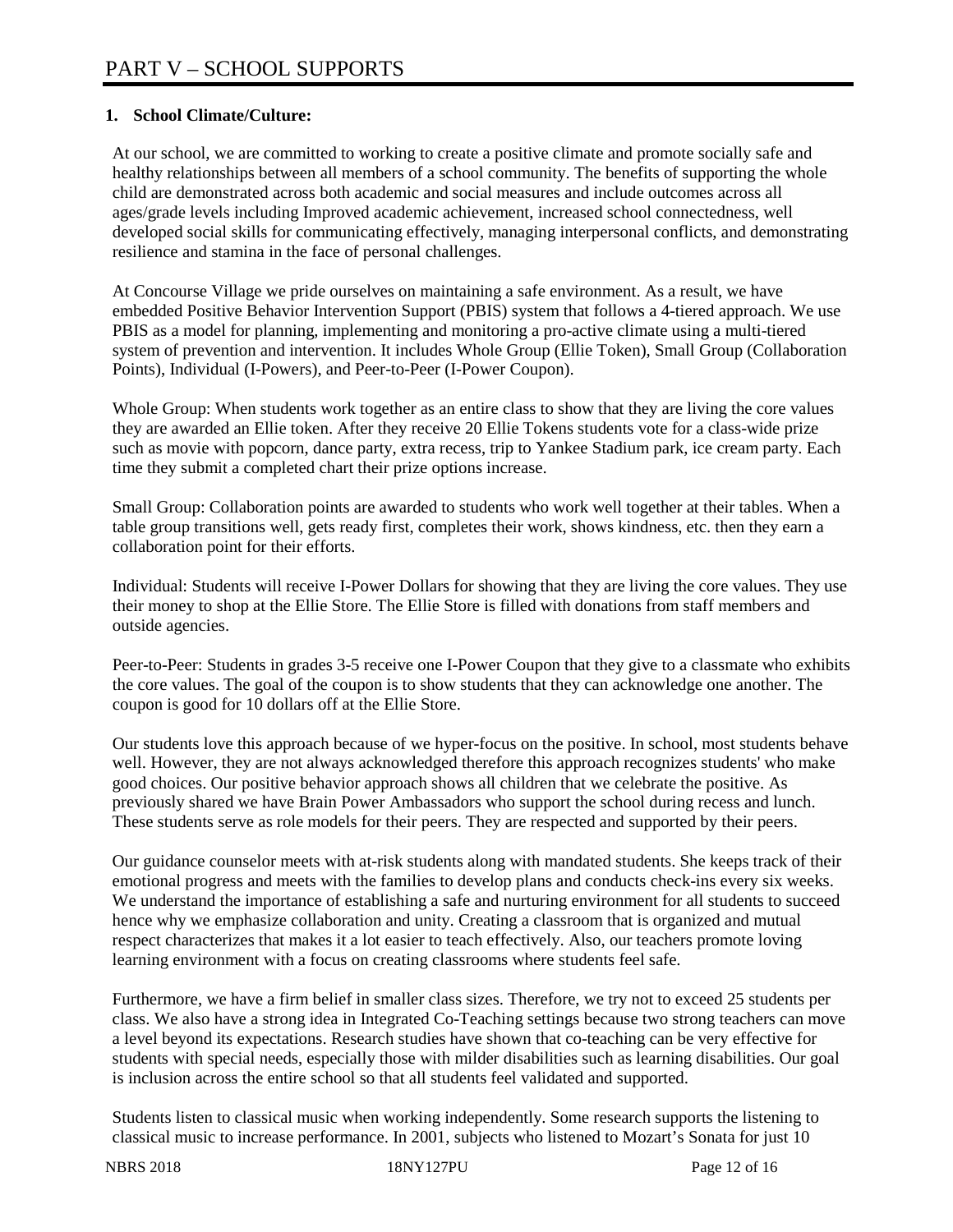minutes displayed IQ scores that were nearly 10 points higher after the study than before. Researchers explained that classical music is believed to enhance the brain's spatial-temporal reasoning or the cognitive understanding of how items or pieces can fit into space.

While our students' well-being is of top priority our teachers are equally important; our motto is "we are a community of one." As a result of our belief, we have one content specialist per grade, which allows each member to have a role. Also, we have four model teachers that support our school community. Our model teachers demonstrate strong instructional practice, dedication to professional growth, and a strong understanding of their community's needs. Our model teachers lead various initiatives and support the vision of distributive leadership. Our teacher leaders lead curriculum teams and deliver yearlong professional development, through this process our educators are empowered.

#### **2. Engaging Families and Community:**

At Concourse Village Elementary we value parental support. We engage our families in ways that improve learning and support parent involvement at home and school. As a result, our students make more significant gains. We have worked diligently towards building partnerships with families that respond to parent concerns, honor their contributions, and share decision-making responsibilities.

We have a Parent Teacher Association that works together to bring resources into the community such as grants and resources. Also, the School Leadership Team works together to sustain connections that are aimed at improving student achievement. Overall, we try to create multiple platforms of support to meet the needs of all families. With that said below is the example of ways we engage families:

Learning Leaders to provide Professional Development for parents: Every child needs the support of their parents, school, and community to succeed. The Learning Leader volunteers can make a real difference in students' lives and connect with their community. Parent volunteers also learn educational strategies to use at home with their children.

ESL classes on Saturdays: We open our doors every Saturday and provide ESL classes to families with a focus on enhancing their oral ability to communicate. We use this as an opportunity to increase their confidence.

Common Core Learning Standards Professional Development sessions: We provide families with an introduction to how the CCSS evolved. We want them to understand the purpose of the standards so that they embrace the learning their child is doing in class.

Attendance Workshops: These sessions are targeted. We only meet with families whose children have poor attendance. This session focuses on explaining the importance of attendance in school and how it impacts long-term performance.

Cool Culture for our Early Childhood Families: This resource is for our younger families in PreK and Kindergarten. We purchase cards for families to visit museums throughout the city. We want to increase students' "experience" opportunities so that they can bring their learning into the classroom.

Parent Engagement Tuesdays: We meet with various families on a weekly basis. We meet for various reasons; the sessions are targeted as per needs that arise. For example, we may meet to discuss the state test or to teach families new concept students will be learning such as fractions.

Lastly, as a school, we communicate regularly with families via Kinvolved. Through Kinvolved we can share resources with families this allows them to stay involved in their child's educational progress. We share links to videos, review handout for exams, pictures of their children work, etc. The goal is to make families feel a part of their child's education through a platform accessible such as text messaging.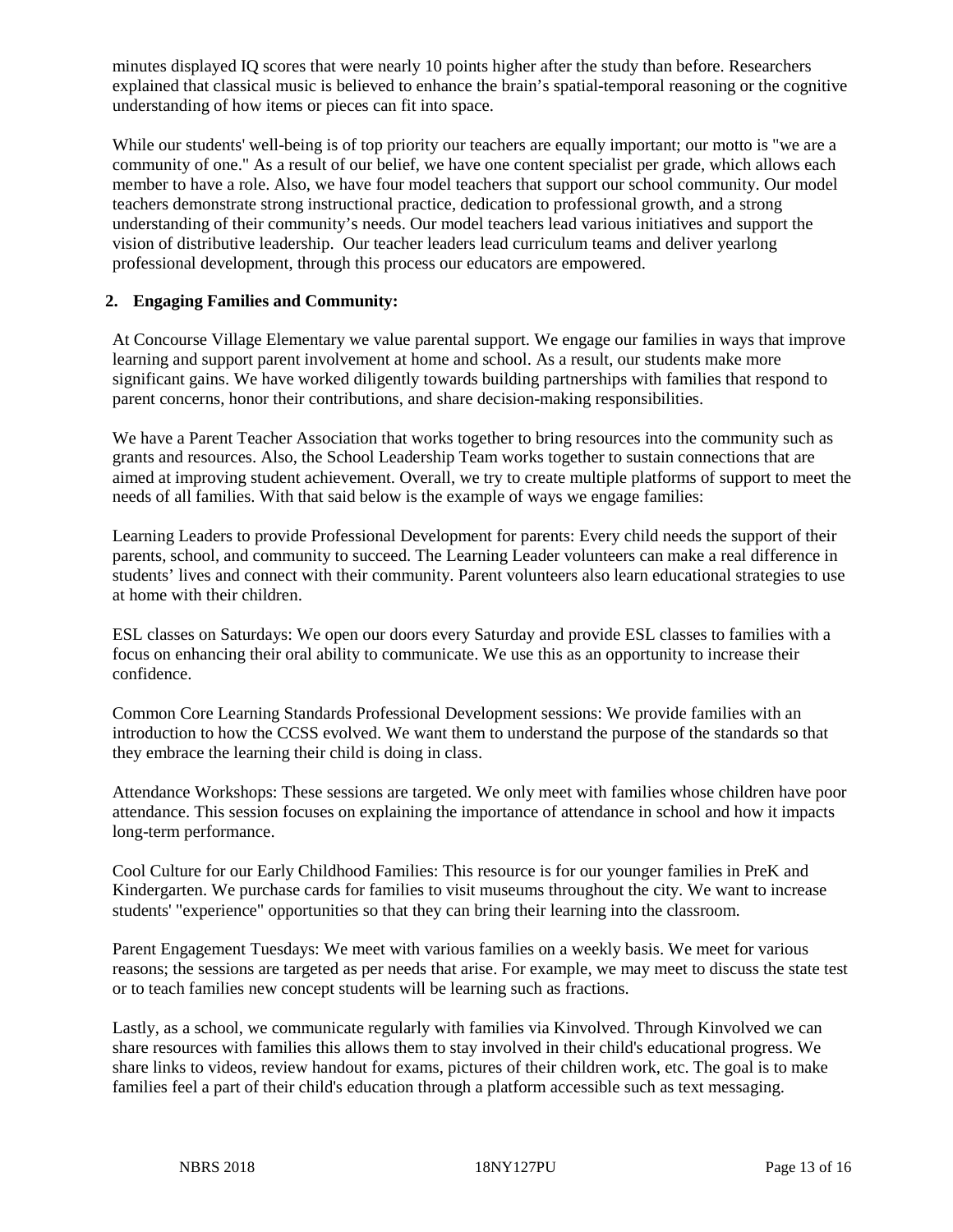#### **3. Professional Development:**

Our teachers participate in a minimum of 60 hours of professional development throughout the school year. The professional development is designed with a focus on best practices such as reading across all content areas, effective feedback, and data. Our educators engage three cycles of professional development geared toward their needs. Each cycle consists of nine consecutive days of professional development with a focus on two topics they want to learn more about such as "Designing Targeted Instruction"; "Using Data to Make Decisions"; "Guided Reading"; "Teaching Reading in Math" and "Lesson Planning for All Students". Teachers participate in two sessions then they are required to submit a learning log that demonstrates what he/she learned as a result of each session with a focus that tells how the session has improved their classroom practice.

Additionally, teachers participate in Summer Professional Development with a focus on unpacking curriculum for September. We want teachers to walk into the new school year prepared and stress-free. We have found that when teachers are able to prepare in advance they own the information, which translates into solid planning and teaching. Summer Professional Development entails 20 hours of unpacking the curriculum along with lesson planning.

New teachers are required to attend eight professional development sessions with a focus on understanding PBIS and lesson planning. We believe new teachers need time to interact with the curriculum and time to get to know their new school because we do not want new teachers to feel lost and/or overwhelmed.

Furthermore, some teachers participate in district professional development with an emphasis on supporting initiatives such as teacher leadership. At our school, we have four teacher leaders that receive targeted professional development with a focus on learning how to mentor and guide their peers. The district believes in teacher leadership hence why they have designed a plan around strengthening this practice.

Overall, the impact on the capacity of teachers and administrators is that it breeds a culture of thinking about best practices. We have become smarter about our decisions and have developed solutions to barriers because our goal is highly effective teaching. We know that our students evolve hence our "thinking about teaching" has to evolve. Therefore, the overall impact is reflection and evolution of best practices with the goal of effective instruction for all students.

# **4. School Leadership:**

To be effective and inspiring as a leader, "you must stand for what is right, speak the truth, and lead by example." Our philosophy is that we are a COMMUNITY OF ONE! We progress as one, we lead as one, and we succeed as one. At Concourse Village Elementary the role of the principal is to serve as the Instructional Leader.

The principal conducts model lessons, plans curriculum, participates in lesson studies, and provides feedback on teacher created tasks. The principal believes that through this process she can build positive relationships with the staff because they know she is a credible source of support. Also, the principal is consistently focused on student achievement hence why she is always partners with or obtains resources that will increase student achievement.

At our school, there is a strong belief of working together to design a curriculum that promotes students' learning and is culturally relevant. There is only one administrator, which allows for the message to be communicated to the entire school community. The school is designed with the vision of promoting leadership across the school. Each grade level has a content area specialist, which allows for all members to play a vital role in planning. Also, four lead teachers support instruction across the school community. The lead teachers also teach 50% of the time because the school leader believes they must always remain in touch with the classroom.

NBRS 2018 18NY127PU Page 14 of 16 The school leader has secured partnerships with New York Cares, FaceLab (STEM focus), Schools That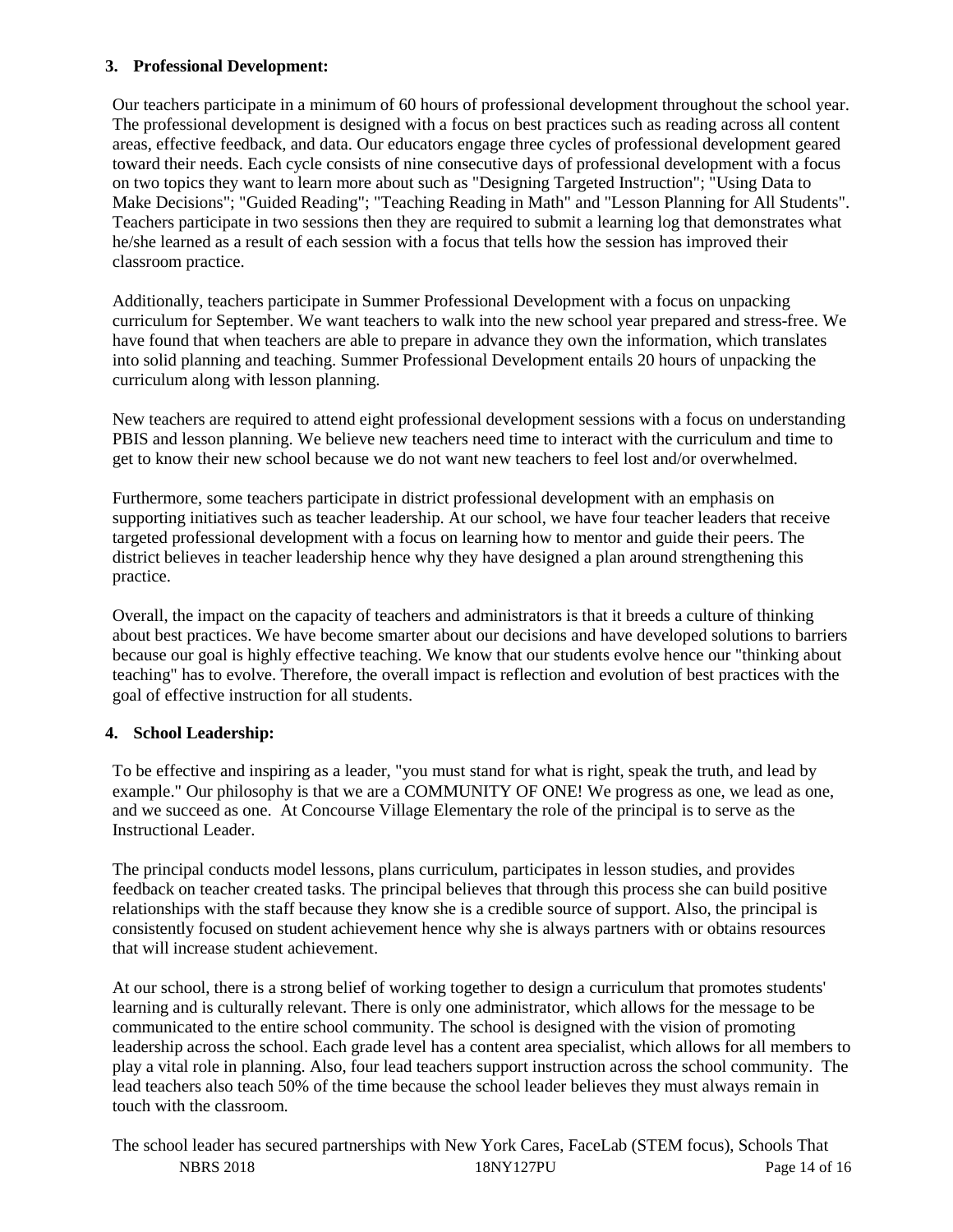Can (Makerspace Program), and Caceres Collective for Ballroom Dancing. Through these partnerships, students are offered an array of opportunities that expand their skills and experiences. We have found that these experiences have impacted students' academic and emotional well-being positively. Students are excited about coming to school and feel very motivated.

Also, we provide the following in-house programs led by our teachers: Debate Club, Garden Club, and Tiny Robotics. These programs support in-class learning because it focuses on expanding vocabulary and strengthening communication skills (verbal and written).